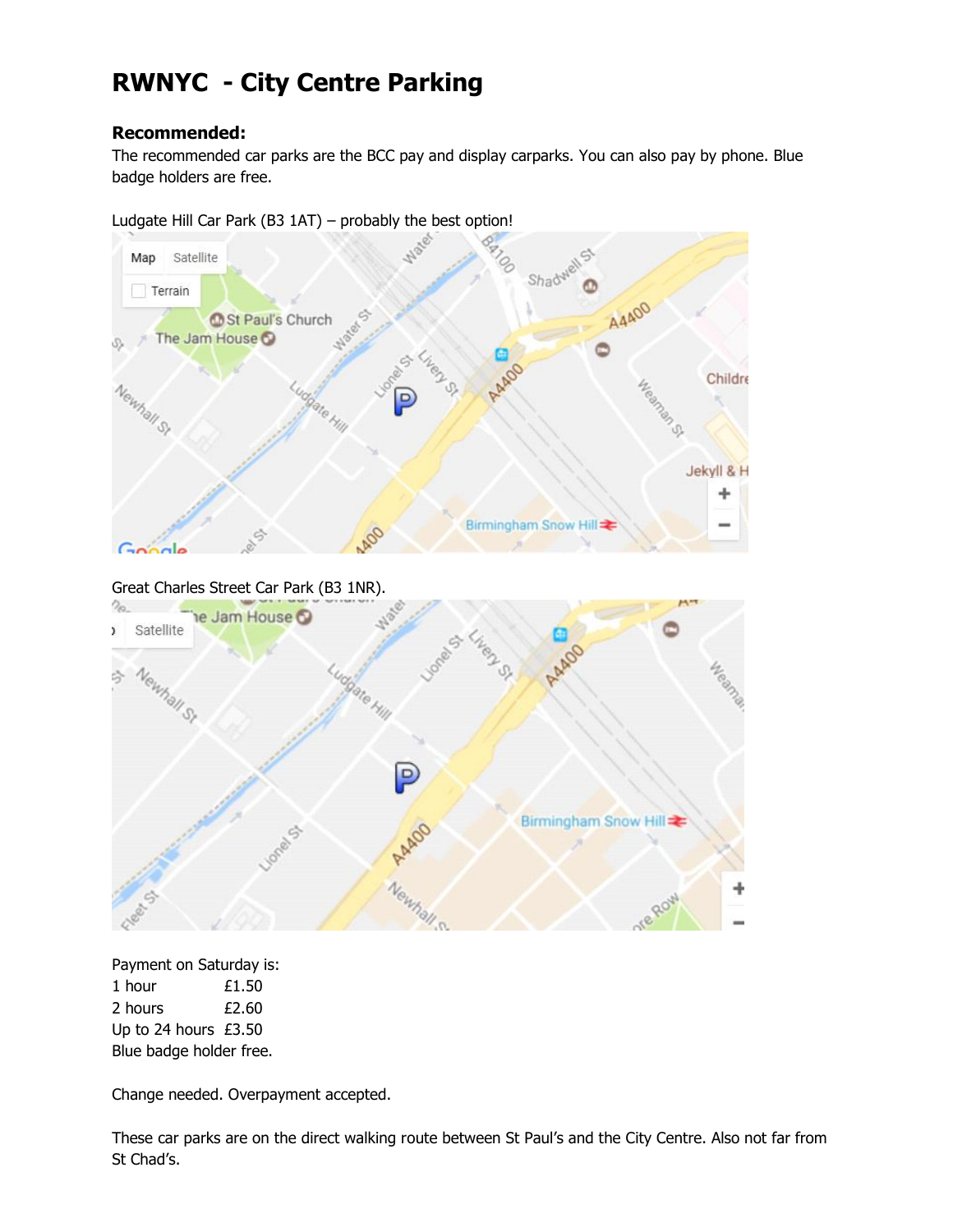#### Markets Car multi storey carpark (Bradford Street) (B5 6BS)



#### Payment is:

| 1 hour                  | £1.10 |
|-------------------------|-------|
| 2 hours                 | £1.70 |
| 3 hours                 | £2.80 |
| 4 hours                 | £3.20 |
| 6 hours                 | £3.80 |
| Up to 24 hours £4.00    |       |
| Blue badge holder free. |       |

Change needed. Overpayment accepted.

Convenient for St Martin's . Can be very busy with shoppers in the middle of the day.

#### Grand Central

Underground car park. Access of Smallbrook Queensway. Worth considering if you have a member of your group who would benefit from borrowing a mobility scooter.

<https://www.bullring.co.uk/visitor-info/facilities/shopmobility>